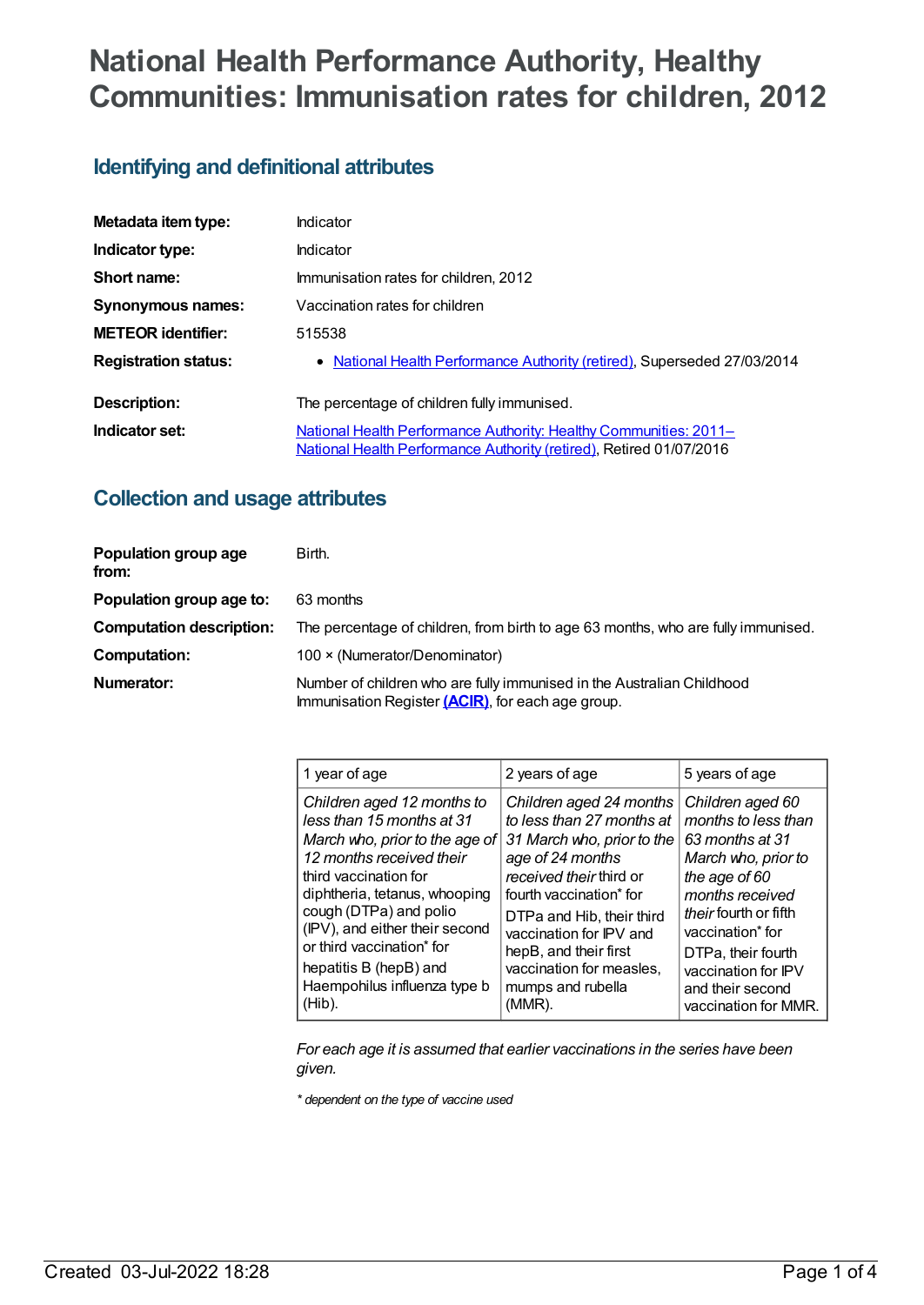| Numerator data elements: | Data Element / Data Set-                                                     |  |
|--------------------------|------------------------------------------------------------------------------|--|
|                          |                                                                              |  |
|                          | Service contact-service contact date, DDMMYYYY                               |  |
|                          | <b>Data Source</b>                                                           |  |
|                          | <b>Australian Childhood Immunisation Register (ACIR)</b>                     |  |
|                          | Data Element / Data Set-                                                     |  |
|                          |                                                                              |  |
|                          | Person-date of birth, DDMMYYYY                                               |  |
|                          | <b>Data Source</b>                                                           |  |
|                          | <b>Australian Childhood Immunisation Register (ACIR)</b>                     |  |
|                          |                                                                              |  |
| Denominator:             | Number of children who are aged 1, 2 or 5 years, as at 31 March 2012 in the  |  |
|                          | eligible population i.e. those children who are registered on ACIR           |  |
| Denominator data         | Data Element / Data Set-                                                     |  |
| elements:                | Service contact-service contact date, DDMMYYYY                               |  |
|                          |                                                                              |  |
|                          | <b>Data Source</b>                                                           |  |
|                          | <b>Australian Childhood Immunisation Register (ACIR)</b>                     |  |
|                          |                                                                              |  |
|                          |                                                                              |  |
|                          | Data Element / Data Set-                                                     |  |
|                          | Person-date of birth, DDMMYYYY                                               |  |
|                          | <b>Data Source</b>                                                           |  |
|                          |                                                                              |  |
|                          | <b>Australian Childhood Immunisation Register (ACIR)</b>                     |  |
| Disaggregation:          | By Medicare Local catchment, Statistical Area 3 level geography and postcode |  |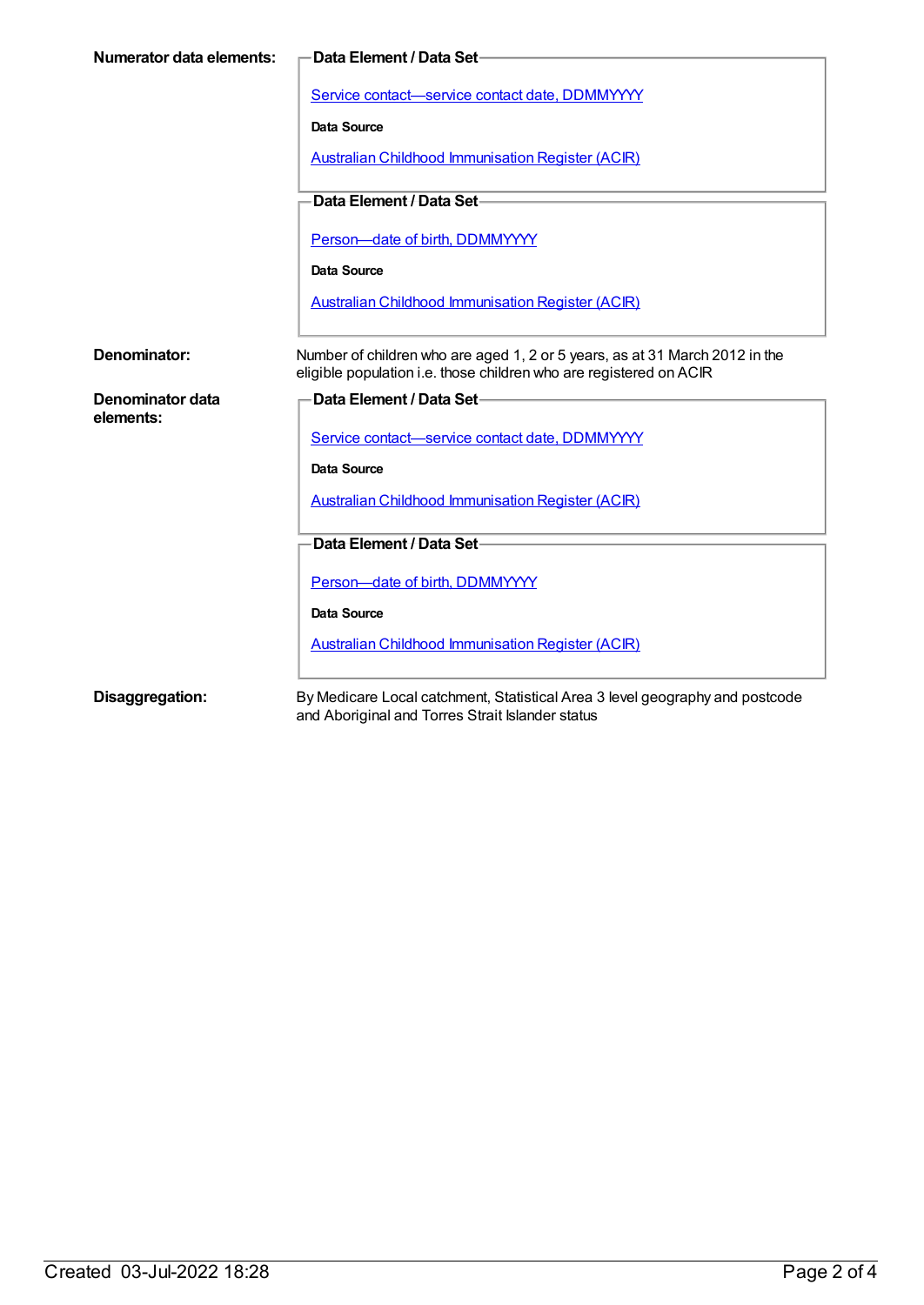| <b>Disaggregation data</b><br>elements: | -Data Element / Data Set                                                                   |
|-----------------------------------------|--------------------------------------------------------------------------------------------|
|                                         | Person-Indigenous status, code N                                                           |
|                                         | <b>Data Source</b>                                                                         |
|                                         | <b>Australian Childhood Immunisation Register (ACIR)</b>                                   |
|                                         | Data Element / Data Set-                                                                   |
|                                         | Address-Australian postcode, Australian postcode code (Postcode datafile)<br>{NNNN}        |
|                                         | Data Source                                                                                |
|                                         | <b>Australian Childhood Immunisation Register (ACIR)</b>                                   |
|                                         | Data Element / Data Set-                                                                   |
|                                         | Address-statistical area, level 3 (SA3) code (ASGS 2011) NNNNN                             |
|                                         | Data Element / Data Set-                                                                   |
|                                         | Administrative health region-Medicare Local identifier, code AANNN                         |
|                                         | Data Element / Data Set-                                                                   |
|                                         | Administrative health region-Medicare Local identifier, code AANNN<br>(alphabetical order) |

## **Representational attributes**

| <b>Representation class:</b> | Percentage |
|------------------------------|------------|
| Data type:                   | Integer    |
| Unit of measure:             | Person     |

#### **Indicator conceptual framework**

| <b>Framework and</b> | <b>PAF-Equity of access</b>        |
|----------------------|------------------------------------|
| dimensions:          |                                    |
|                      | <b>PAF-Effectiveness of access</b> |

#### **Data source attributes**

**Data sources: Data Source**

Australian Childhood [Immunisation](https://meteor.aihw.gov.au/content/394254) Register (ACIR)

**Frequency**

Quarterly (register 'snapshot')

**Data custodian**

Department of Health and Ageing

## **Source and reference attributes**

**Submitting organisation:** National Health Performance Authority (NHPA)